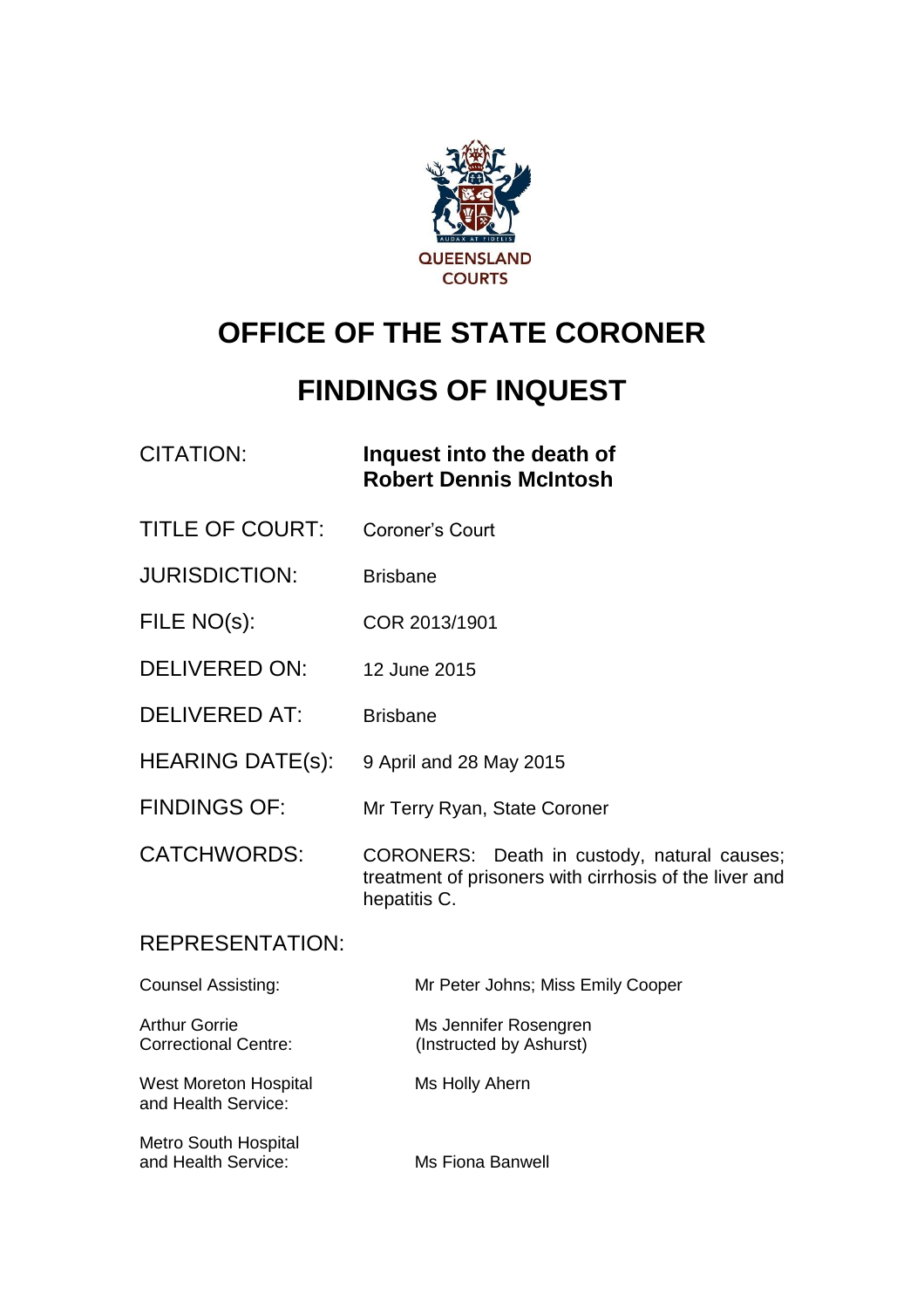#### **Table of Contents**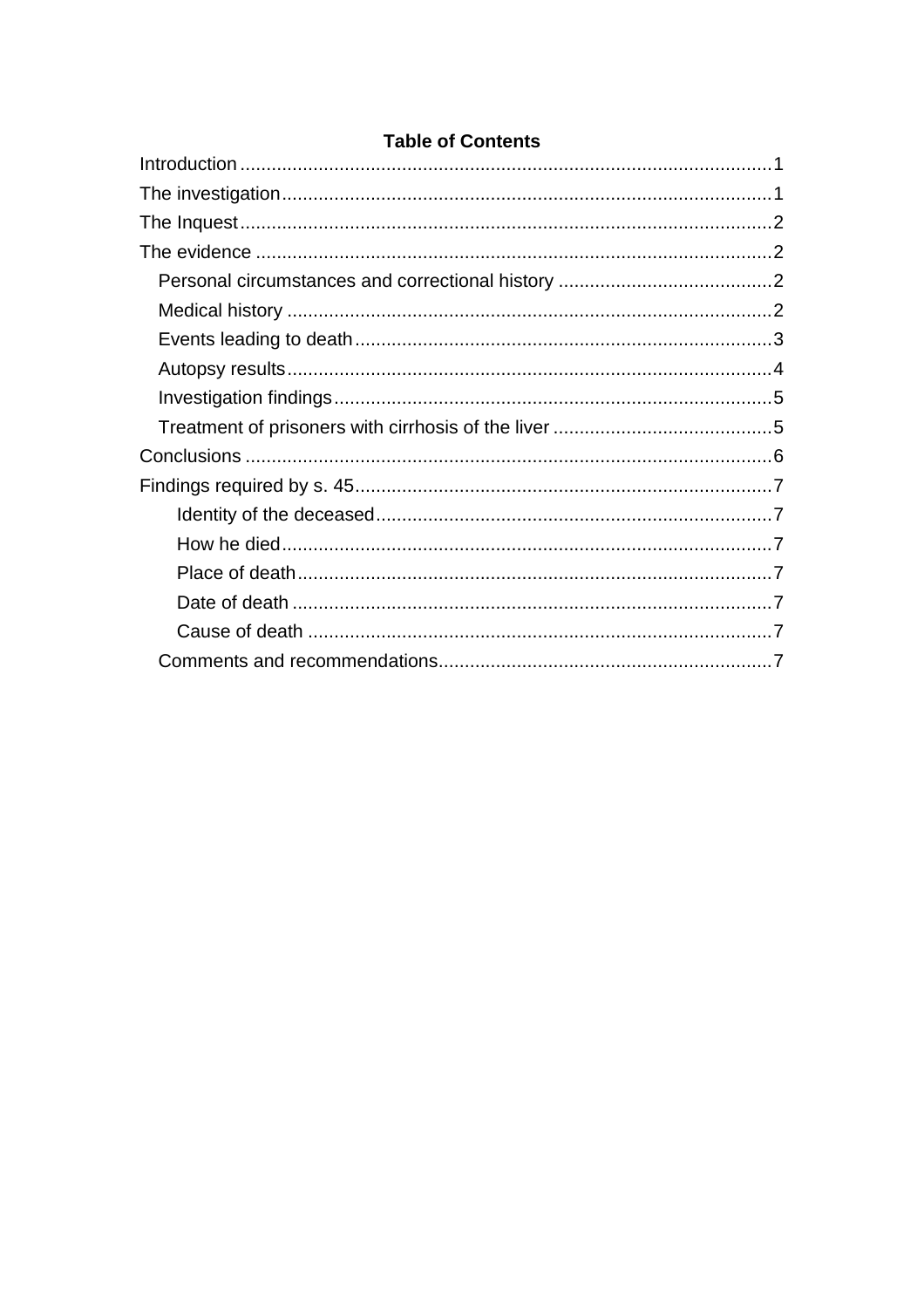## <span id="page-2-0"></span>**Introduction**

On 25 May 2013, Robert McIntosh, 55, was transferred to the Princess Alexandra Hospital (PAH) from the Arthur Gorrie Correctional Centre (AGCC). He had been experiencing abdominal distension and nausea for the previous week. On admission to the PAH, he was noted to have clinical features of chronic liver disease. By the afternoon of 28 May 2013 his prognosis was assessed as very poor. At 7:55pm on 29 May 2013, he was pronounced deceased.

These findings:

- confirm the identity of the deceased person, how he died, and the time, place and medical cause of his death;
- consider whether any third party contributed to his death;
- determine whether the authorities charged with providing for the prisoner's health care adequately discharged those responsibilities; and
- consider whether any changes to procedures or policies could reduce the likelihood of deaths occurring in similar circumstances or otherwise contribute to public health and safety or the administration of justice.

# <span id="page-2-1"></span>**The investigation**

Detective Sergeant Greg Bishop from the Queensland Police Service (QPS) Corrective Services Investigation Unit (CSIU) conducted an investigation into the circumstances leading to the death of Mr McIntosh.

After being notified of Mr McIntosh's death, the CSIU attended the PAH and the AGCC whereby an investigation ensued. Photographs were taken of the scene at the PAH. The investigation obtained Mr McIntosh's correctional records and his medical files from both the AGCC and the PAH. The investigation was informed by interviews with Mr McIntosh's fellow inmates at the AGCC, and statements from all relevant custodial officers at the AGCC, medical staff from the PAH including the treating gastroenterologist, an independent general practitioner, and the QAS. These statements and interviews were tendered at the inquest.

Forensic pathologist, Dr Philip Storey, conducted an external autopsy examination with a CT scan and a review of the medical records. Further photographs were taken during this examination.

At the request of the Office of the State Coroner, the West Moreton Hospital and Health Service (WMHHS) provided information with respect to the care of prisoners with cirrhosis of the liver and hepatitis C.

I am satisfied that the investigation was thoroughly and professionally conducted and that all relevant material was accessed.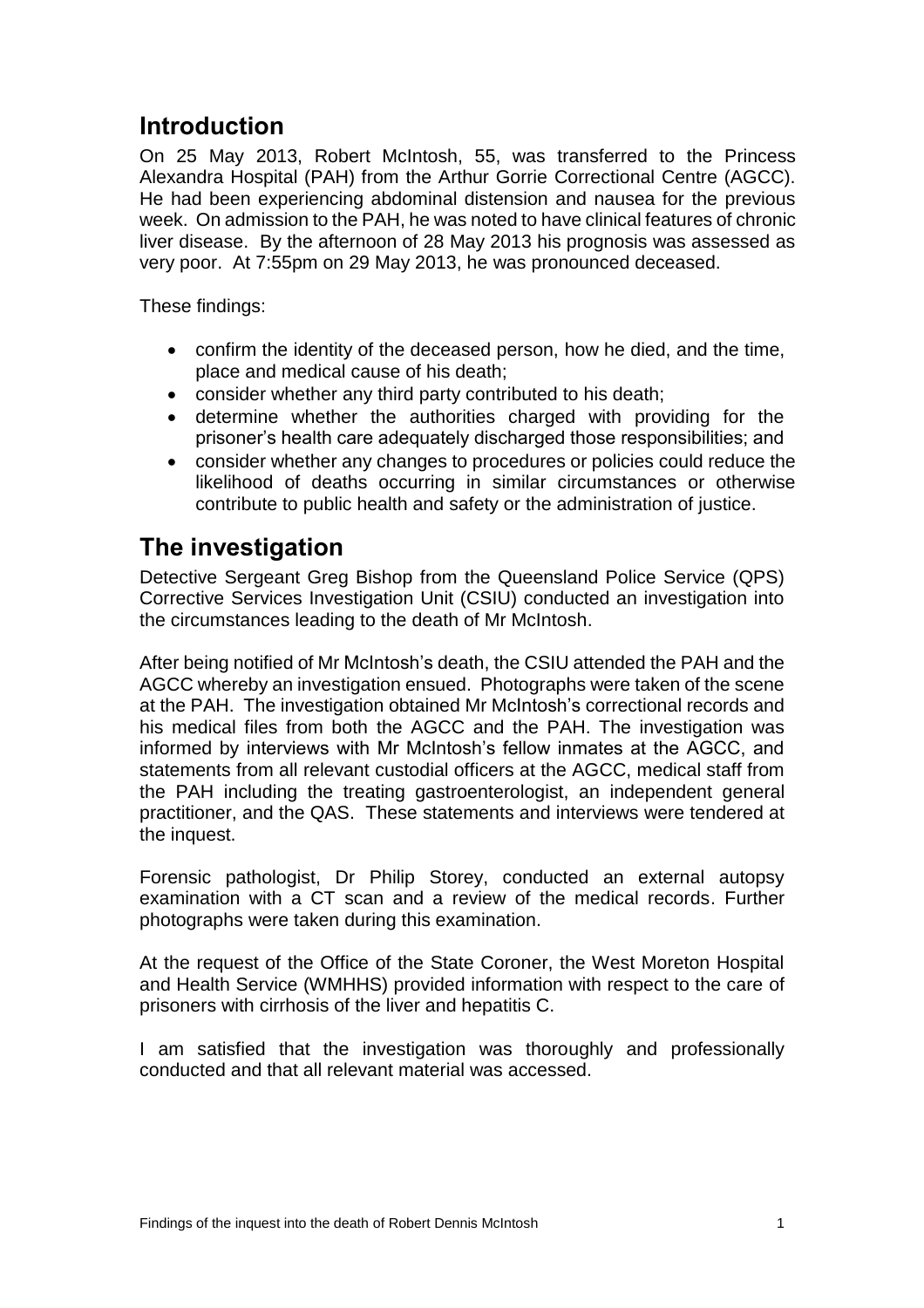# <span id="page-3-0"></span>**The Inquest**

An inquest was held in Brisbane on 28 May 2015. All the statements, records of interview, medical records, photographs and materials gathered during the investigation were tendered at the inquest.

Counsel assisting at the pre-inquest conference, Mr Johns, proposed that all evidence be tendered, and that oral evidence be heard from the following witnesses:

- Detective Sergeant Bishop;
- Dr Graeme Macdonald;
- Dr Brian Kable: and
- Ms Shirley Sheppard.

I consider that that the evidence tendered in addition to the oral evidence from these witnesses was sufficient for me to make the requisite findings.

# <span id="page-3-1"></span>**The evidence**

### <span id="page-3-2"></span>*Personal circumstances and correctional history*

Robert McIntosh was born in Kempsey, New South Wales on 16 June 1957. He was 55 years of age when he died. Information provided by QCS confirmed that Mr McIntosh had commenced using illicit drugs as a child. He also had a history of hepatitis C.

Mr McIntosh's criminal history began as a juvenile in New South Wales in 1971. He was consistently before the courts in both New South Wales and Queensland with respect to property related offences and minor drug offences. He had previously been incarcerated in Queensland for these types of offences between 1998 and 2005. This included a period on work release between 5 March 2003 and 11 August 2003.

On 4 May 2012, Mr McIntosh was remanded in custody on a break and enter offence. On 9 May 2012, he was transferred to AGCC where he stayed on remand until the time of his death.

Mr McIntosh's next of kin was his daughter, Shaylee McIntosh. She was contacted upon her father being admitted to the PAH and was present when he passed away. She did not raise any concerns about her father's medical care while in custody. I extend my condolences to her and other members of Mr McIntosh's family.

### <span id="page-3-3"></span>*Medical history*

Mr McIntosh's medical history included surgery for the removal of his gall bladder on 16 April 2003 and chronic liver disease on a background of longstanding alcohol and drug abuse. He also had hepatitis C and was a heavy smoker.

Surgical notes from April 2003, when Mr McIntosh was on work release, indicate that the surgeon who removed his gall bladder considered that the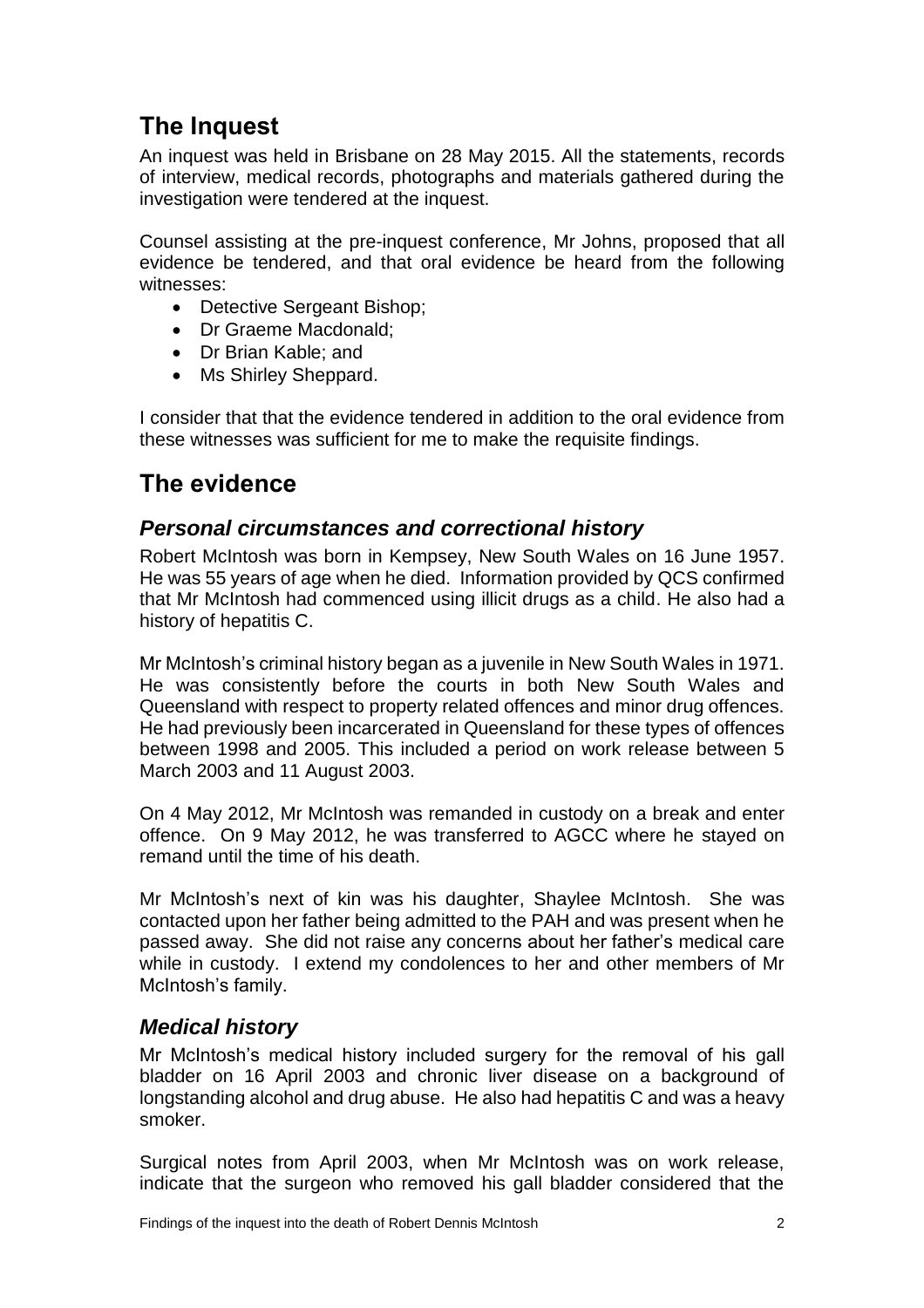appearance of his liver was consistent with cirrhosis. It is unclear whether this constituted a diagnosis of cirrhosis or a potential diagnosis. No histology was undertaken to definitively diagnose cirrhosis. It was not communicated to Mr McIntosh.

Mr McIntosh was seen by medical personnel on an intermittent basis while incarcerated at AGCC during 2012-2013. Upon his reception to the AGCC on 9 May 2012, he informed correctional staff that he was experiencing drug withdrawals and suffering from cramps, poor sleep and nausea. He confirmed he had hepatitis C. He optimistically expressed his intent to turn his life around and quit taking drugs.

Blood tests were ordered as part of the reception process at AGCC and became available on 14 May 2012. Dr Pham, general practitioner, discussed the results with Mr McIntosh on 25 May 2012. At that time he was afebrile, had no jaundice and his abdomen was soft and not tender. A further blood test was undertaken on 28 May 2012 and again there was no indication that Mr McIntosh's liver disease had progressed to cirrhosis.

During May, June and September 2012, Mr McIntosh was treated for various skin lesions. In December 2012, after he complained to correctional staff that he was not feeling well and that he had blood stained urine he was seen by a doctor. On 15 May 2013, a liver function test was ordered which showed a similar degree of derangement as previously ordered tests. He was not displaying any other symptoms of chronic liver disease.

His final admission to the PAH on 25 May 2013 was brought about after a week long history of increasing abdominal distension with evidence of significant ascites and dependent oedema.

### <span id="page-4-0"></span>*Events leading to death*

On 24 May 2013, Mr McIntosh sought medical treatment for a distended abdomen, poor appetite, nausea and swollen legs. Dr Hock Seow, a visiting medical officer at the AGCC, provided information that Mr McIntosh informed him he had been feeling unwell for the past week and had been waiting for the swelling to go away. Information provided by his fellow inmates suggested that they would raise concerns with Mr McIntosh about his health and encourage him to seek treatment, but he did not respond to their concerns until 24 May 2013.

Dr Seow conducted a full physical examination and found that Mr McIntosh had massive abdominal distension with evidence of ascites (build-up of fluid in the abdominal cavity) and acute liver failure. Dr Seow reviewed recent blood test results on Mr McIntosh's file, which were highly suggestive of a diagnosis of deteriorating liver failure. Dr Seow referred him urgently to the PAH. Mr McIntosh remained in the AGCC medical centre overnight, and was transferred to the PAH the next morning, 25 May 2013. QAS officers, who transported him, noted he had a bloated stomach.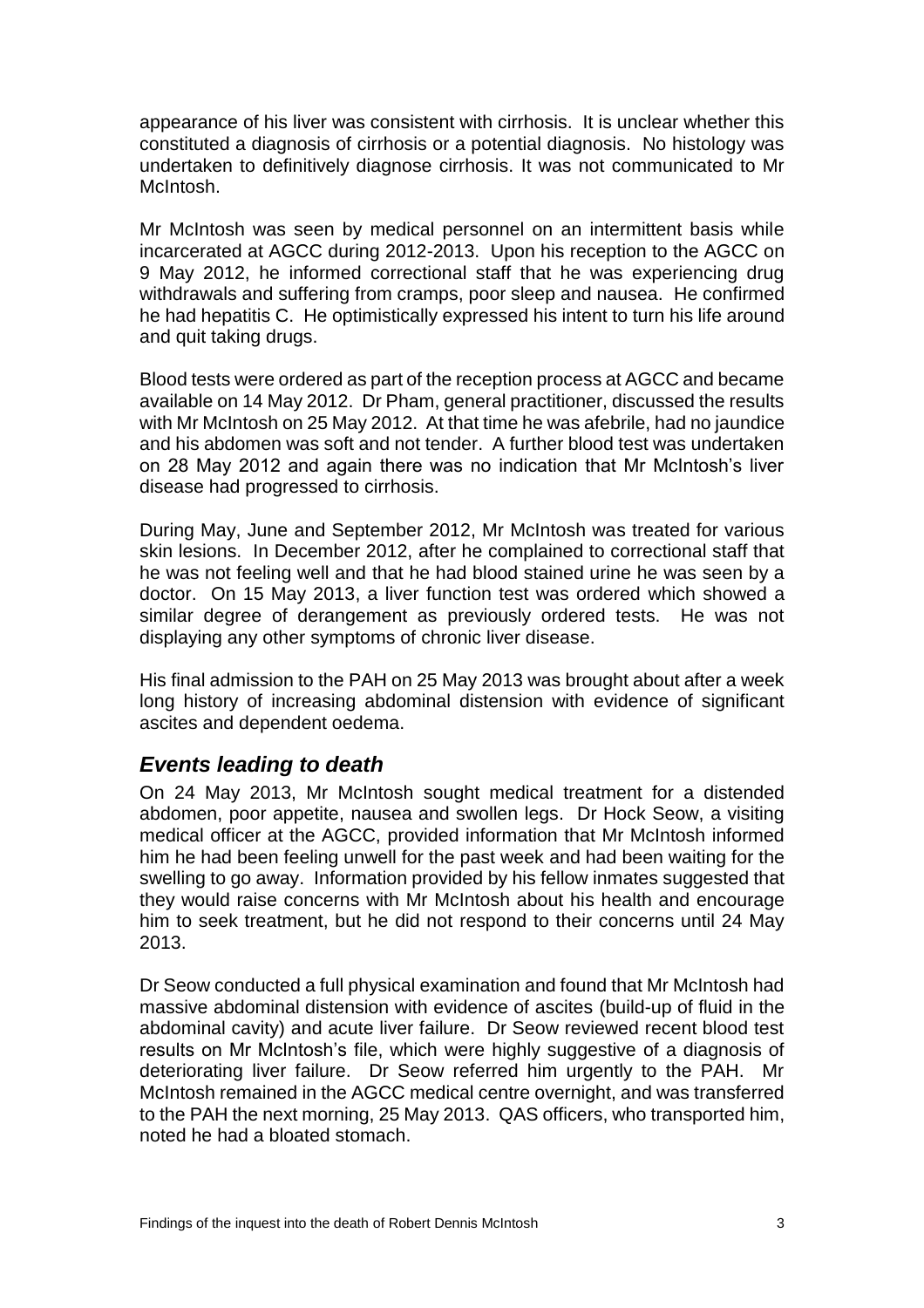On admission to the PAH, Mr McIntosh was noted to have clinical features of chronic liver disease including shifting dullness in the abdomen. Initial blood tests showed normal haemoglobin, white cell count and serum potassium levels. Liver function tests showed an elevated bilirubin with moderate elevations in hepatic enzymes. Over the first 24 hours, approximately 3.4 litres of ascitic fluid were drained from the abdomen.

On 27 May 2013, a CT scan of the liver was performed. This showed that the liver was small with a nodular surface in keeping with cirrhosis. There was extensive right portal vein thrombosis. The spleen was enlarged and there was a 5cm x 4cm hypodense mass lesion.

Overnight, Mr McIntosh suffered two episodes of haematemesis (vomiting of blood). The bleeding was stopped and by the afternoon of 28 May 2013, there had been no further instances of vomiting blood. However, Mr McIntosh was still feeling generally unwell and nauseas. He was experiencing progressive hepatic encephalopathy. Blood gases showed a significant acidosis with an increased blood lactate. His haemoglobin had decreased and his white cell count had increased. He was assessed as having a very poor prognosis.

A liver specialist reviewed Mr McIntosh and it was noted that he had a large hepatocellular carcinoma with vascular invasion occupying most of the right lobe of the liver and the right portal vein. Bowel sounds were absent and his abdomen was tender. He was experiencing progressive renal impairment. It was felt that he was experiencing gut ischaemia from extension of his portal vein thrombosis, together with worsened hepatic encephalopathy from his gastrointestinal haemorrhage. There were no appropriate treatment options available, so he was assessed for palliative care. He passed away at 7:55pm on 29 May 2013.

### <span id="page-5-0"></span>*Autopsy results*

Forensic pathologist, Dr Philip Storey, conducted an external examination with abdominal CT scan and associated toxicology testing on 31 May 2013. Dr Storey also conducted a review of the medical records.

Dr Storey explained cirrhosis as a condition involving severe generalised scarring of the liver resulting in impairment in the liver's functions together with complex changes in the circulation of the liver. Cirrhosis leads to a state of portal hypertension - an increase in the pressure within the vessels supplying the liver with blood from the gastrointestinal tract.

Cirrhosis of the liver of any cause also predisposes to the development of primary cancer within the liver (hepatocellular carcinoma). Investigations at the PAH showed that the cancer was present and had invaded the local blood vessels around the liver. Dr Storey confirmed that those changes can have lifethreatening consequences including:

- Sudden decomposition in liver function;
- Dilatation of the blood vessels at the gastro-oesophageal junction;
- Formation of large amounts of ascites;
- Development of fluid accumulation in the legs; and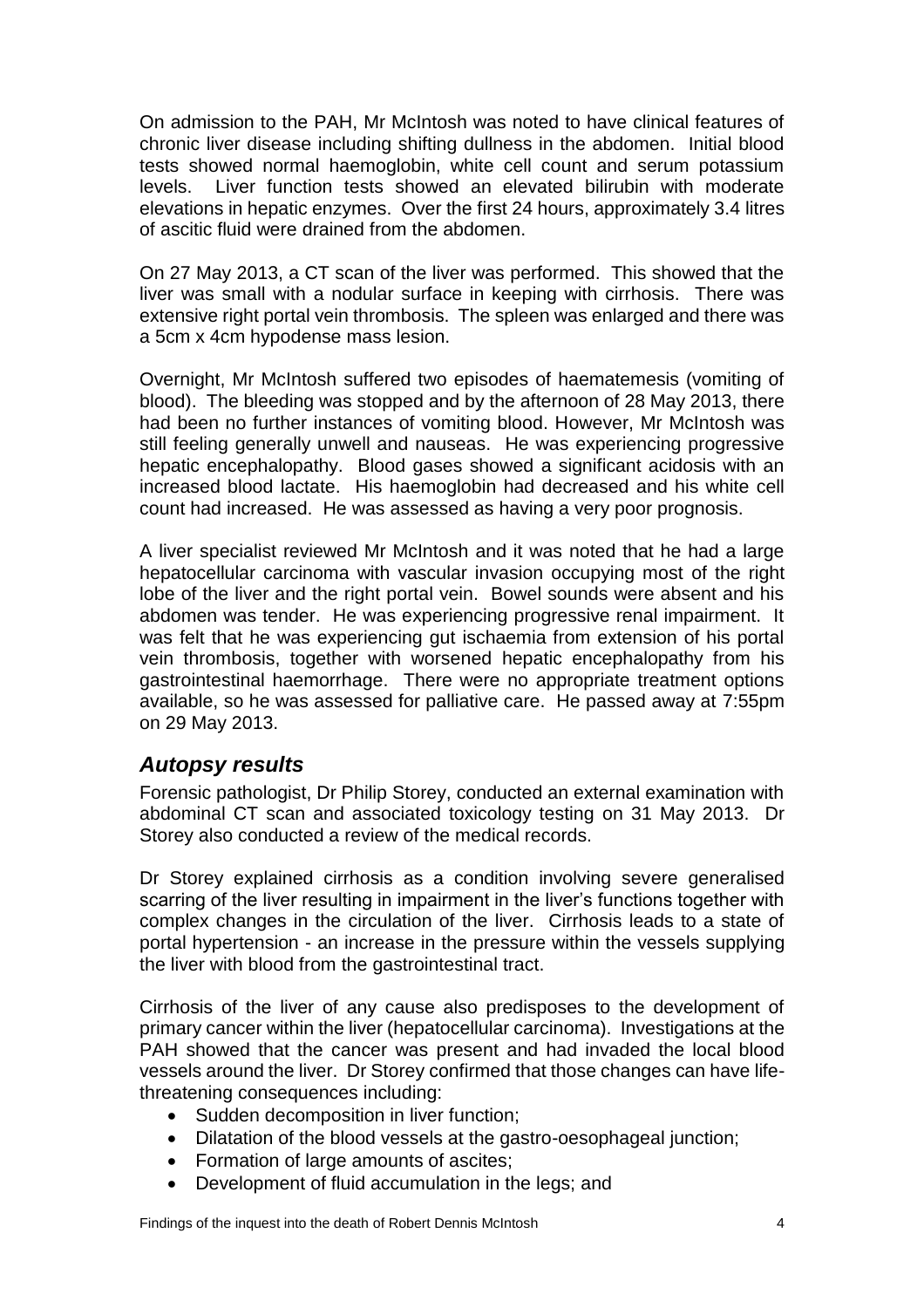• The possibility of infection in the ascitic fluid.

Dr Storey also explained the episodes of haematemesis (acute bleeding from the upper gastrointestinal tract) suffered by Mr McIntosh in the hospital. A gastroscopy procedure showed that this was due to acute bleeding from the dilated veins at the gastro-oesophageal junction. The bleeding was brought under control. However, the release of a large amount of blood into the gastrointestinal tract, in the presence of severe liver disease, results in the production of toxins that produce a state of delirium termed hepatic encephalopathy. Dr Storey confirmed that this is a life threatening condition which saw Mr McIntosh progress into multi-organ failure.

The cause of death was determined as:

- 1(a) gastrointestinal haemorrhage; due to or as a consequence of
- 1(b) oesophageal varices; due to or as a consequence of
- 1(c) hepatocellular carcinoma with portal vein thrombosis; due to or as a consequence of
- 1(d) cirrhosis of the liver.

#### <span id="page-6-0"></span>*Investigation findings*

None of the other inmates at the AGCC provided information to the investigating officer suggesting foul play or that there was any deficiency or inappropriateness in the treatment received by Mr McIntosh while in custody.

The examination of Mr McIntosh's body and his room at the PAH and the AGCC revealed no signs of violence.

The CSIU investigation into Mr McIntosh's death did not lead to any suspicion that his death was a result of anything other than natural causes.

#### <span id="page-6-1"></span>*Treatment of prisoners with cirrhosis of the liver*

Associate Professor Graeme Macdonald is a Senior Staff Specialist in the Department of Hepatology and Gastroenterology at the PAH. His clinical practice is almost exclusively in liver disease. He was the treating doctor for Mr McIntosh once admitted to the PAH on 25 May 2013.

Dr Macdonald's evidence at the inquest was that even if Mr McIntosh had not had the major upper gastrointestinal haemorrhage, his prognosis would have been very poor from the large hepatocellular carcinoma. Dr Macdonald agreed that the overall standard of care provided to Mr McIntosh was reasonable, but raised the issue of the appropriate management of prisoners with chronic liver disease. He opined that the:

*standard of care for patients with cirrhosis in the community would be six monthly review with ultrasounds looking for small hepatocellular carcinomas (which are potentially amenable to curative therapy), and monitoring for other complications of chronic liver disease such as oesophageal varices.*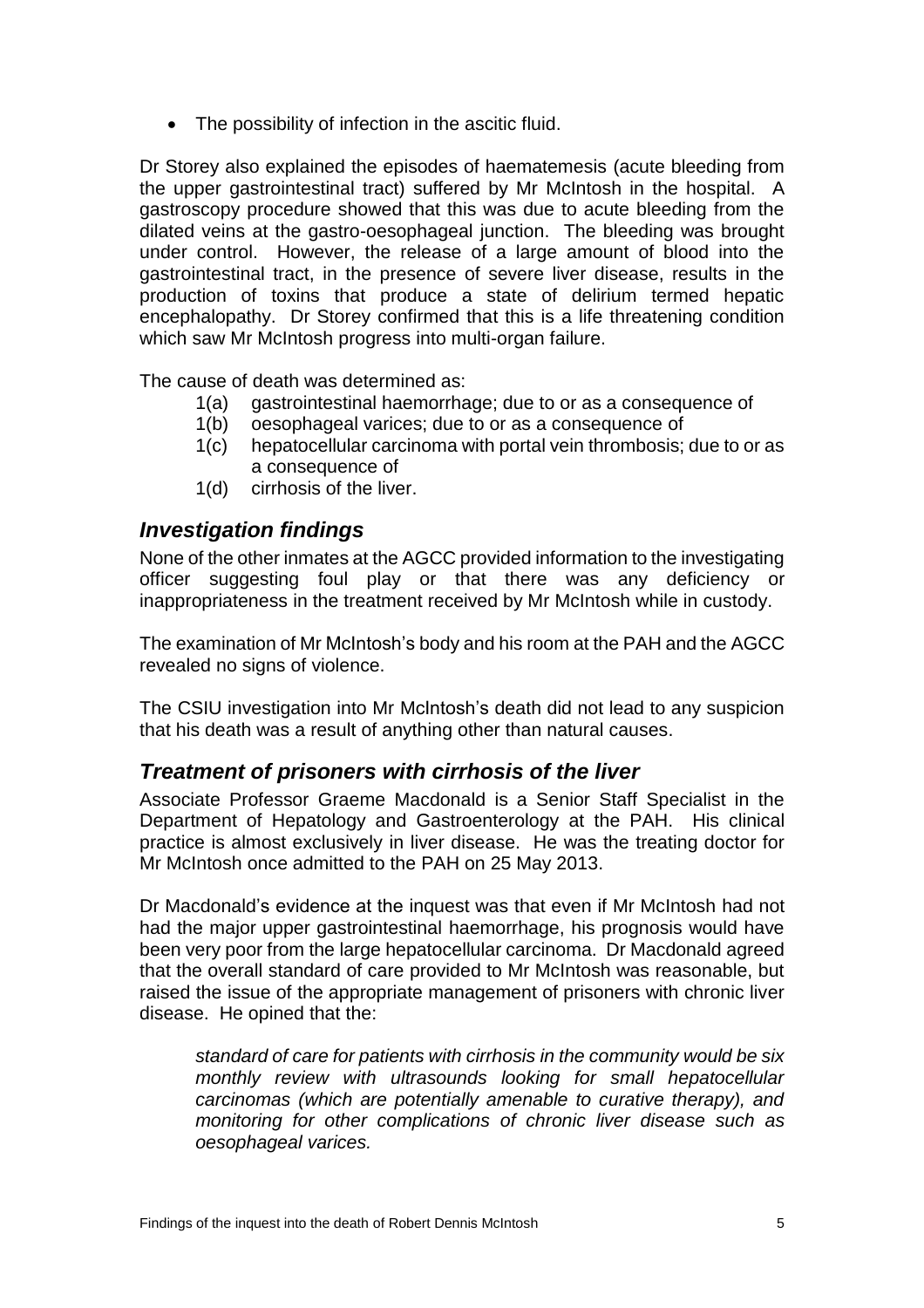Dr Macdonald gave evidence that there is a higher prevalence of viral hepatitis B and C in the prison population compared to the general population because of the link between injection drug use and criminal activity preceding incarceration. Combined with a higher prevalence of hazardous alcohol consumption in the prison population before incarceration, there is likely a higher prevalence of cirrhosis in prisoners and therefore a greater risk of developing life-threatening complications such as those Mr McIntosh had, specifically hepatocellular carcinoma, hepatic decompensation and hepatocellular carcinoma, hepatic decompensation and oesophageal varices.

Dr Macdonald referred to Mr McIntosh's admission to AGCC in May 2012, and the blood tests that were conducted at that time which showed raised liver enzymes. Further, the results showed quite a low serum albumin. Dr Macdonald opined that, generally speaking, these results are subtle flags for liver disease and should provoke some further investigation.

I was also assisted at the inquest by an independent general practitioner, Dr Brian Kable, who provided an opinion on the standard of care at the request of AGCC. Dr Kable provided evidence that from April 1999 to August 2002, Mr McIntosh's liver function tests were elevated but stable. He opined that having hepatitis C and chronic liver disease did not necessarily lead to the conclusion that Mr McIntosh had cirrhosis.

Dr Kable pointed out that it was only in May 2012 that Mr McIntosh was found to have a palpable abdomen. There was no associated stigmata of chronic liver disease. An enlarged liver does not of itself indicate cirrhosis, and can be a result of other factors such as a fatty liver. In the absence of any other secondary problems, Dr Kable confirmed that it did not warrant any other investigation at that point.

Mr McIntosh did not have any overt complications of his liver disease and hepatitis C infection until his terminal event. Dr Kable noted that this was not uncommon in chronic liver disease cases. He gave evidence that the standard of care provided to Mr McIntosh was consistent with community standards. He was referred to specialist care appropriately after the symptoms presented. There was nothing in his presentations before that might have prompted referral.

### <span id="page-7-0"></span>**Conclusions**

I conclude that Mr McIntosh died from natural causes. I find that none of the correctional officers or inmates at the AGCC caused or contributed to his death.

I am satisfied that Mr McIntosh was given appropriate medical care by staff at the PAH and AGCC. His death could not have reasonably been prevented. It cannot be definitively said that Mr McIntosh's cirrhosis was detectable at the time of his gallbladder surgery in 2003.

Although the surgical notes from that time suggest that the surgeon considered the liver to be cirrhotic, there is no evidence of this diagnosis being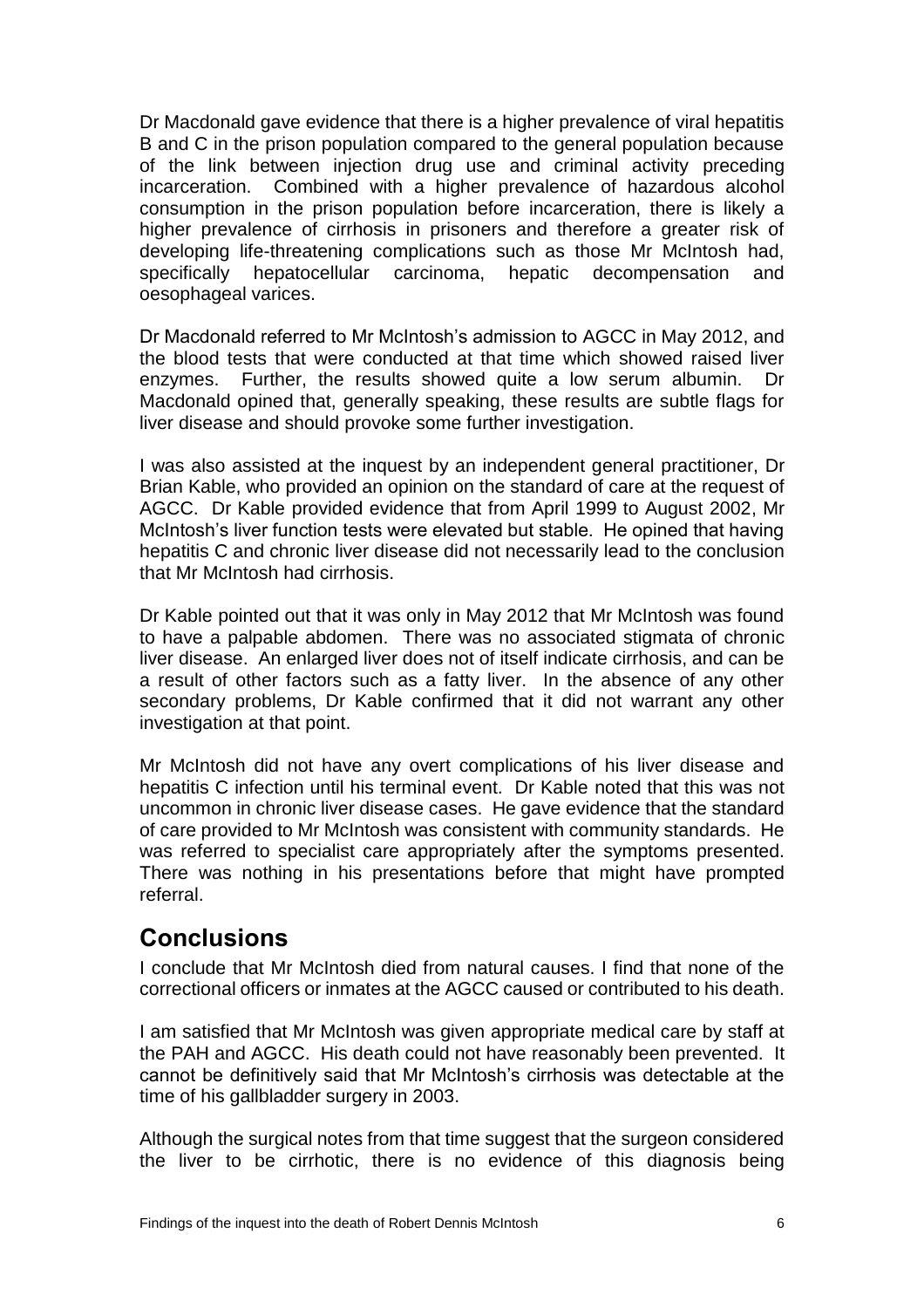communicated to Mr McIntosh. Neither is there any evidence that Mr McIntosh was aware of this diagnosis or that he communicated it to prison staff.

It is a well-recognised principle that the health care provided to prisoners should not be of a lesser standard than that provided to other members of the community. The evidence at the inquest established the adequacy of the medical care provided to Mr McIntosh when measured against this benchmark.

### <span id="page-8-0"></span>**Findings required by s. 45**

I am required to find, as far as is possible, the medical cause of death, who the deceased person was and when, where and how he came by his death. As a result of considering all of the material contained in the exhibits, I am able to make the following findings:

<span id="page-8-3"></span><span id="page-8-2"></span><span id="page-8-1"></span>

|                    | <b>Identity of the deceased</b> – The deceased person was Robert Dennis<br>McIntosh.                                                                                                                          |
|--------------------|---------------------------------------------------------------------------------------------------------------------------------------------------------------------------------------------------------------|
| How he died -      | Mr McIntosh died at the Princess Alexandra<br>Hospital after a 5 day admission relating to<br>worsening chronic liver disease.                                                                                |
| Place of death $-$ | He died at Brisbane in Queensland.                                                                                                                                                                            |
| Date of death -    | He died on 29 May 2013.                                                                                                                                                                                       |
| Cause of death -   | Mr McIntosh's medical cause of death was:<br>1(a) gastrointestinal haemorrhage;<br>1(b) oesophageal varices;<br>1(c) hepatocellular carcinoma with portal vein<br>thrombosis;<br>1(d) cirrhosis of the liver. |

#### <span id="page-8-6"></span><span id="page-8-5"></span><span id="page-8-4"></span>*Comments and recommendations*

Section 46, insofar as it is relevant to this matter, provides that a coroner may comment on anything connected with a death that relates to public health or safety, the administration of justice or ways to prevent deaths from happening in similar circumstances in the future.

In this matter the adequacy of the medical care afforded to Mr McIntosh was examined by Dr Macdonald and Dr Kable. While there was some disagreement about whether subtle markers of the presence of liver disease should have been picked up earlier, it was agreed that the overall standard of care provided to Mr McIntosh by general practitioners was appropriate. I accept that evidence.

I was advised by AGCC that it has implemented a number of enhancements that will assist in the identification of prisoners with cirrhosis. It now employs a qualified nurse practitioner with a special interest in liver disease, particularly hepatitis C infection. Since Mr McIntosh's death there has also been increased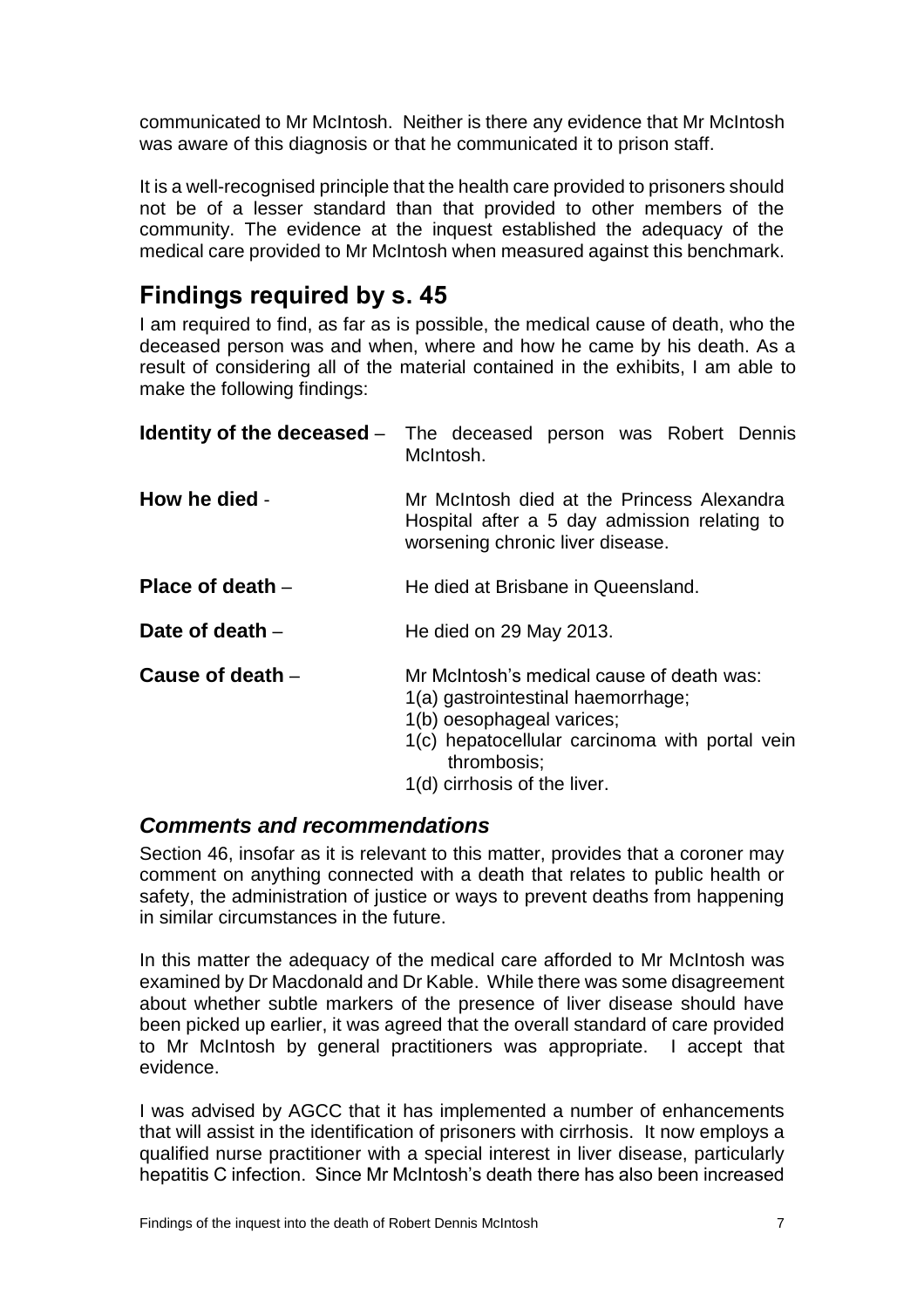usage of telemedicine facilities with weekly clinics with the PAH, enabling specialists at the PAH to consult with inmates at AGCC via videoconference. Nursing staff from AGCC have also participated in professional development in relation to end-stage liver disease, and the diagnosis and treatment of hepatitis C in prison settings.

The Fourth National Hepatitis C Strategy 2014-2017<sup>1</sup> indicates that at the end of 2012, an estimated 230,000 people were living with chronic hepatitis C infection in Australia. One third of these have moderate to severe liver disease and the vast majority remain untreated. The burden of liver disease caused by the hepatitis C virus, including cirrhosis, liver cancer, liver failure and the potential need for liver transplant, is continuing to rise. Chronic hepatitis C was estimated to be the underlying cause of liver disease in 22 per cent of liver transplants in 2012.

The National Strategy also explains that deaths from primary liver cancer in Australia are rising faster than for any other type of cancer, having tripled between 1982 and 2007. Untreated hepatitis C and B infections are the major reason for this increase in mortality.

The House of Representatives Standing Committee on Health is currently conducting an Inquiry into hepatitis C in Australia.<sup>2</sup> Included in the Committee's terms of reference is an examination of hepatitis C early testing and treatment options available through prisons. The Committee's background material notes that in 2014, Australia had over 33,000 people living in custodial settings. It is estimated that up to 50% of male prisoners are hepatitis C positive, while over two thirds of female prisoners are living with a chronic hepatitis C infection.

Dr Macdonald's evidence was that the standard treatment for hepatitis C has been medication such as interferon, which has significant neuropsychiatric side effects. New, but potentially costly treatments, are becoming available which would enable a much higher percentage of prisoners to be cured of hepatitis C by taking a short course of direct acting antiviral medication with few side effects. There are also newer non-invasive ways of testing for cirrhosis such as portable Fibroscan machines, which could be used in prison settings. Inmates currently have to be transported to a hospital with these facilities in order to be diagnosed.

It was agreed by those represented at the inquest that given the large number of prisoners with hepatitis, and the high turnover of prisoners, the primary issue from a death prevention perspective is the need for effective mechanisms to identify, manage and treat prisoners with cirrhosis, as well as those with hepatitis B and C. This could be improved in all prisons throughout Queensland. The issues include:

- Current resourcing challenges associated with the provision of health care in correctional centres;
- All treatment is currently voluntary;

 $\overline{\phantom{a}}$ 

<sup>1</sup> http://www.health.gov.au/internet/main/publishing.nsf/Content/ohp-bbvs-hepc#2

<sup>2</sup> http://www.aph.gov.au/Parliamentary\_Business/Committees/House/Health/Hepatitis\_C\_in\_Australia